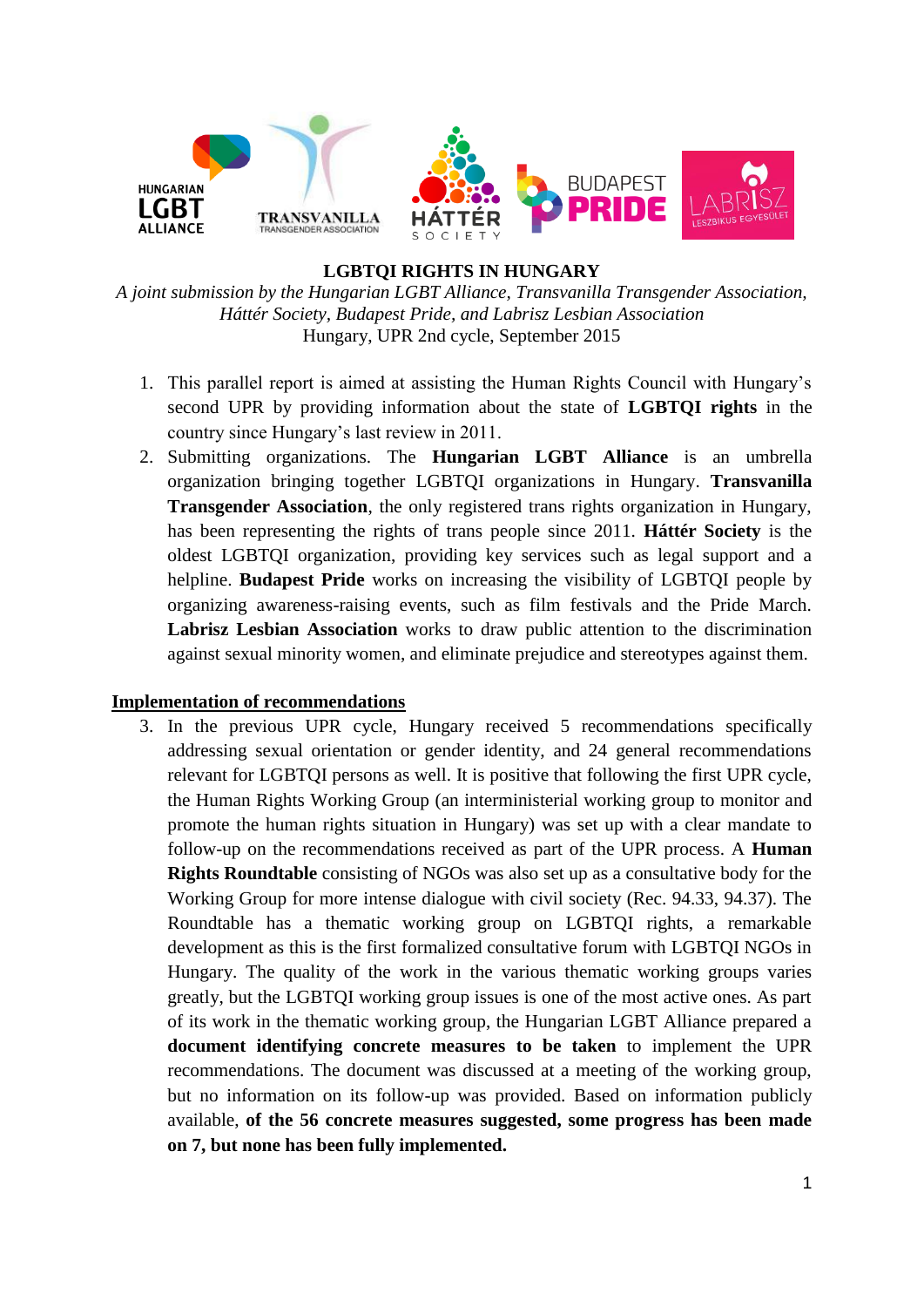- 4. Concerning the recommendations directly targeting issues of sexual orientation and gender identity, two recommendations called on strengthening efforts on transphobic and homophobic hate crimes (Rec. 94.13, 94.53). The 2013 amendment of the **Criminal Code to explicitly include sexual orientation and gender identity** in its hate speech and hate crime provisions is welcome, and so is more intense dialogue between law enforcement agencies (especially the police) and LGBTQI NGOs. However, several issues concerning LGBTQI-phobic hate crimes are still not addressed, for a discussion see paras 14-16.
- 5. Another recommendation called on the Government to ensure the **cardinal laws do not contain provisions that discriminate** against - among others - LGBTQI people (Rec. 94.12). Sadly, this recommendation was **not implemented**: a cardinal law on the protection of families clearly discriminating same-sex couples was adopted in 2011, and when the Constitutional Court found it unconstitutional in 2012, rather than respecting the Court's decision the Fundamental Law was amended in 2013 to avoid future judicial review. For more details see paras 38-44. This adds one more discriminatory provision to the Fundamental Law that has already been criticized for this by a UPR recommendation (Rec. 95.14).
- 6. Two recommendations (Rec. 94.30, 94.52) called on the government to **combat discrimination based on sexual orientation and/ or gender identity**. Unfortunately, **no progress** has been made in this regard, there are still no state-sponsored campaigns or comprehensive efforts to address prejudices and discrimination against LGBTQI people, and transphobic and homophobic speech by public figures is on the rise. For more details see paras 8, 22-23.

#### **Right to equality and non-discrimination [Art. 2. UDHR, Art. 26 ICCPR, Art. 14. ECHR, Art.1 of the Protocol no.12, CEDAW/C/GC/28, Yogyakarta Principles 2]**

- 7. A new Constitution (Fundamental Law) entered into force in April 2011. Even though the list of protected characteristics was extended in comparison to the previous Constitution, **sexual orientation and gender identity are not explicitly included** in the prohibition of discrimination (Article XV:2). The government argued that 'other status' already covers these grounds. Further hierarchy between minority groups was created when the Fourth Amendment of the Law introduced **new opportunities to tackle hate speech**, but **limited this to national, ethnic, racial or religious groups**  this time with a closed list leaving LGBTQI people without any effective tools against homophobic and transphobic hate speech.
- 8. Incitement to hatred against sexual and gender minorities is on the rise: in recent years not only extreme right wing politicians, but also **leading government officials made prejudiced statements** against this group. Special advisor to Prime Minister Orbán, Imre Kerényi called for "stopping the faggot lobby", Mayor of Budapest István Tarlós talked about homosexuality as "unnatural and repulsive", Vice Prime Minister Zsolt Semjén called homosexuality "a deviance" and "an aberration". No government officials distanced themselves from these statements.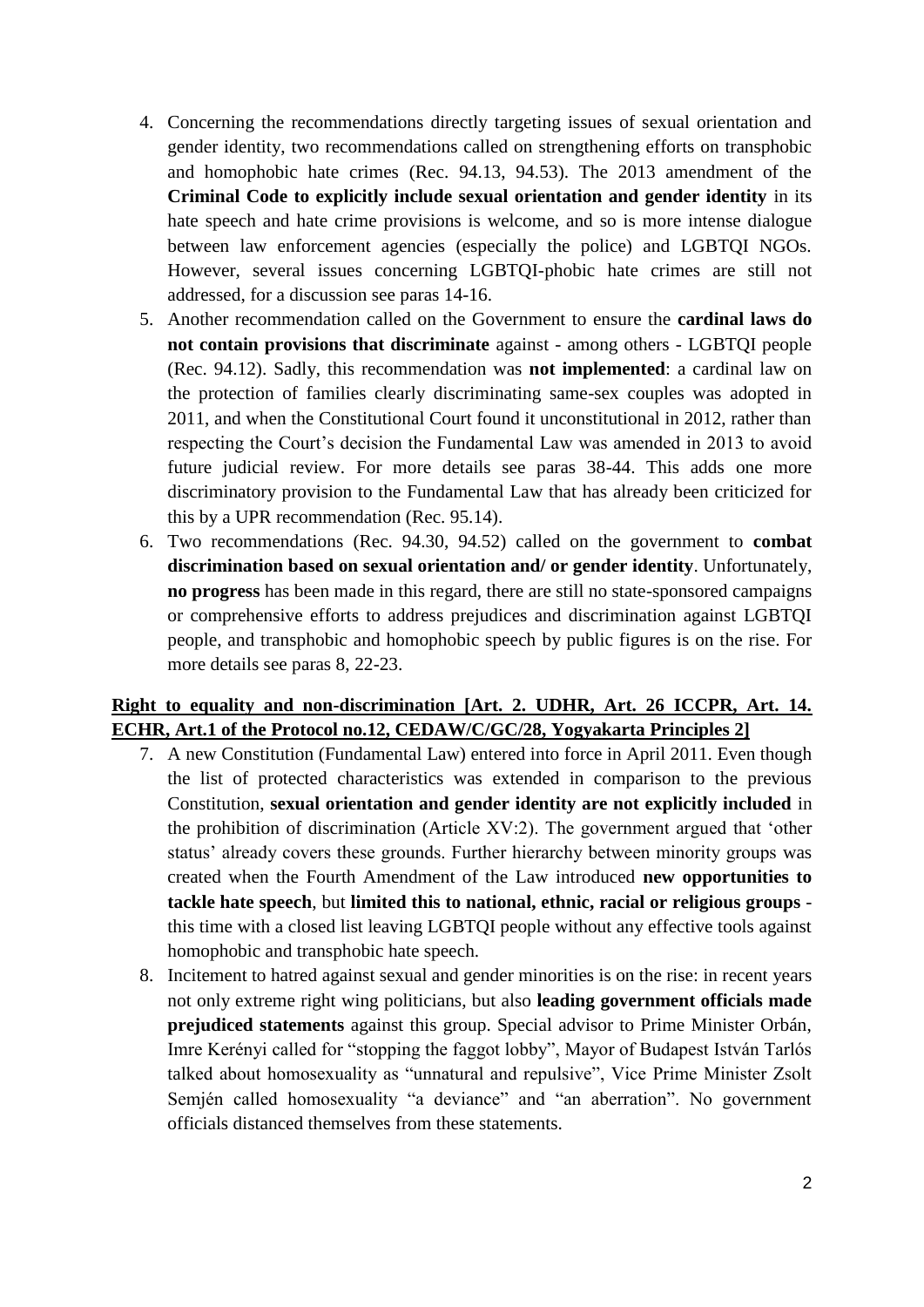- 9. These statements are particularly harmful, as LGBTQI people are one of the **most discriminated social groups** in Hungary. 65% of Hungarians would not welcome a 'homosexual' person as their close friend, 46% as their neighbor, 37% as their colleague (ELTE 2011). 61% of the population still considers **homosexuality a sickness** (MTA-EBH, 2012). According to a 2012 poll by the European Union Agency for Fundamental Rights 45% of the Hungarian LGBTQI respondents have personally felt discriminated against or harassed on the grounds of sexual orientation in the last 12 months, and 46% of trans respondent on grounds of trans status.
- 10. Yet, there are **no government sponsored campaigns or concentrated efforts** to tackle discrimination. Unlike most other minority groups (Roma, gender, disability, youth), there is no strategy or action plan on LGBTQI equality. Besides LGBTQI NGOs, the European Commission against Racism and Intolerance (ECRI) also called for the **adoption of an action plan** to promote tolerance towards LGBTQI persons and to combat homophobia and transphobia.

**Recommendation 1:** Adopt a comprehensive strategy and action plan covering all spheres of life to tackle discrimination based on sexual orientation and gender identity.

**Recommendation 2:** Strengthen its efforts in fighting homophobic and transphobic hate speech by amending relevant provisions of the Fundamental Law and the Civil Code, and by condemning such statements, especially if made by public officials.

# **The Right to Privacy [Art. 8 . ECHR , Art. 16. ICCPR, CEDAW Art. 1, 2, 3, 15, Yogyakarta Principles 3, 6)**

- 11. According to the current practice **transgender persons** are able to have their legal gender recognised (only male or female) by means of a non-legislated administrative procedure for change of first name and legal gender at the same time. The practice is **not supported by any legislation** and has never been officially published, changes to it are not communicated. There is **no possibility to appeal** and the procedure can take up to six months. Change of legal gender for minors is not supported by authorities.
- 12. Gender identity or change of gender is **not mentioned as special personal data** in the Data Protection Act. It might be considered covered by health status, but with the Government's commitment to depathologization, change of gender/gender identity may no longer be protected by data protection legislation.
- 13. Since January 2014 **health data is automatically shared with all healthcare providers (1997/XLVII)**, making HIV-status, information on the use of trans specific health care, and data before transitioning also available. While there is an option to ban the sharing of data, **patients are not informed** about it, and the ban concerns sharing all data, there is no option to limit access to certain categories of data only. Patients are not informed when someone checks their data.

**Recommendation 3:** Develop a quick, transparent and accessible procedure based on selfdetermination for legal gender recognition.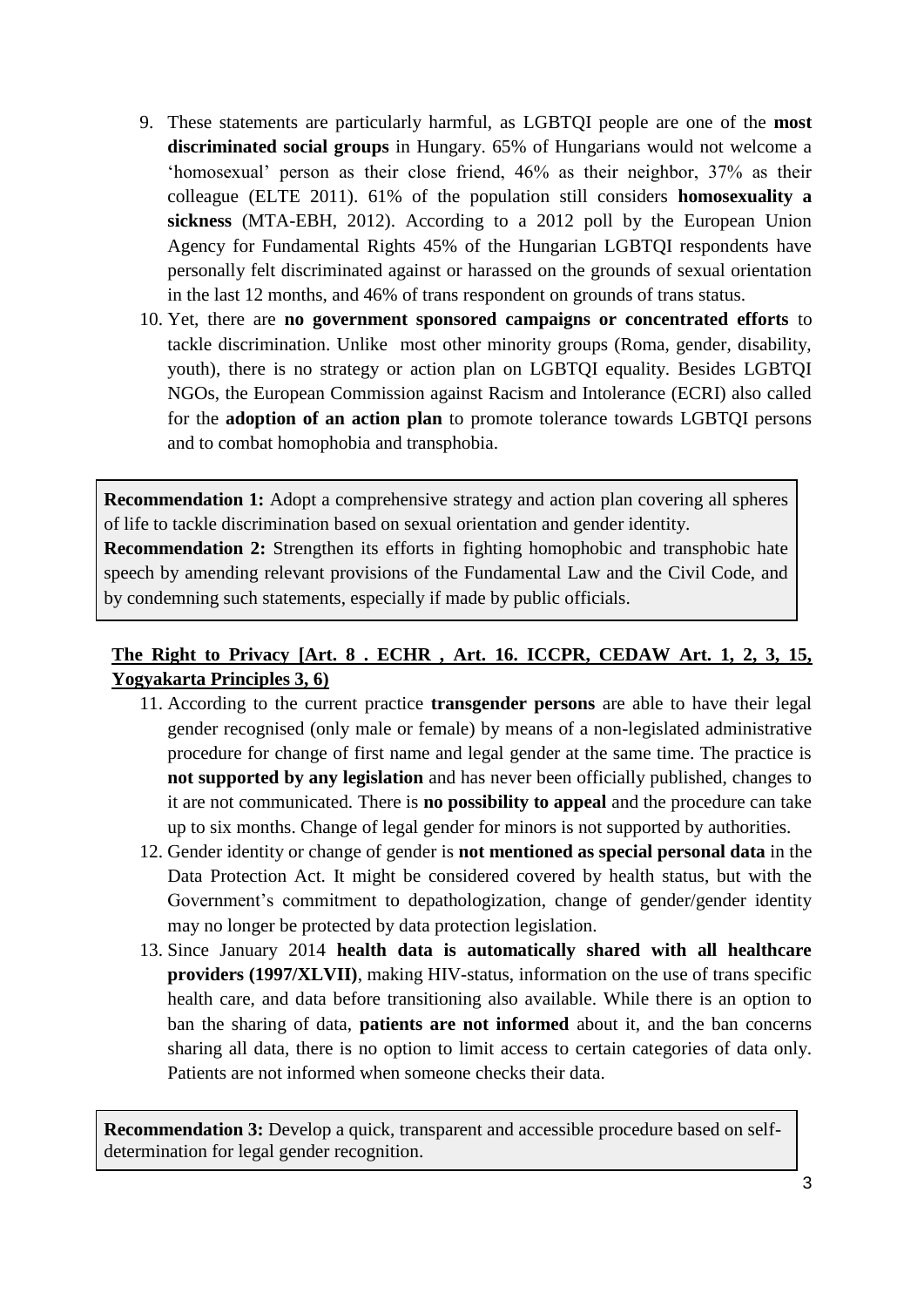**Recommendation 4**: Ensure through legislation or by interpretation of the law, that data on previous change of gender and gender identity is covered under data protection law. **Recommendation 5**: Create opportunities for protecting sensitive health data and publish the procedure to ban data sharing in an easy-to-understand non-ambigous language.

## **Right to life, liberty and security of the person [Art 3. UDHR, Article 6, 9 ICCPR, Art. 1-4, 6, General Recommendation #19 CEDAW, Yogykarta Principles 4, 5]**

- 14. **Homophobic and transphobic hate crimes are widespread** in Hungary: a 2012 EU FRA survey found that 28% of Hungarian LGBTQI respondents had been physically/sexually attacked or threatened with violence in the past 5 years, in 59% of the cases due to their sexual orientation or gender identity. A survey by Háttér and IS-HAS 2010 found similar results: 15% of LGBTQI respondents (and 26% of trans respondents) have been subjected to violence based on their sexual orientation or gender identity. Only **13% of respondents reported the attack** to the authorities.
- 15. Recent years brought some positive developments concerning state responses to hate crimes, and LGBTQI-phobic hate crimes in particular. The new Criminal Code (2013) **explicitly includes sexual orientation and gender identity in its hate speech and hate crimes provisions** (Art. 332 and 216, respectively). A **network of hate crime investigators** was set up at the police increasing dialogue between the police and LGBTQI NGOs, including **training sessions** conducted by these NGOs.
- 16. In practice, law enforcement agencies often **disregard the hate motivation** treating hate crimes as regular crimes resulting in less efficient investigation and lower sanctions. **Data collection** on homophobic/transphobic hate crimes is not adequate: recording them is optional, while for those motivated by nationality, ethnicity, race, religion it is mandatory. There are **no measures to encourage reporting** or prevention. ECRI recommended that the National Crime Prevention Strategy be revised to better combat crime motivated by racial and homo/transphobic violence.

**Recommendation 6:** Adopt guidelines for law enforcement agencies on their response to hate crimes; integrate those guidelines in training police officers, prosecutors, judges. **Recommendation 7:** Take comprehensive measures to prevent hate crimes and encourage victims to report the incidents.

# **Right to employment [Art 6. ICESCR, Art. 11, 13, 16 [1], [h] CEDAW, Yogyakarta Principles, 12]**

- 17. According to a 2010 LGBT study (*The situation of LGBT people in Hungary*, 2010, Háttér Society), **13% of LGBTQI persons have suffered from discrimination** at their workplace: being subject to **gossip** (81%), a **homophobic or transphobic work environment** (72%), or **harassment and humiliation** (41%). One-third of those discriminated against were **rejected** when applying for work (31%) or **fired** (32%).
- 18. **Trans people** are twice as likely to report experiencing discrimination at work than non-trans gays and lesbians (29% vs. 15%). They are also more likely to have experienced **long-term unemployment** in the past 5 years (46% vs. 27%).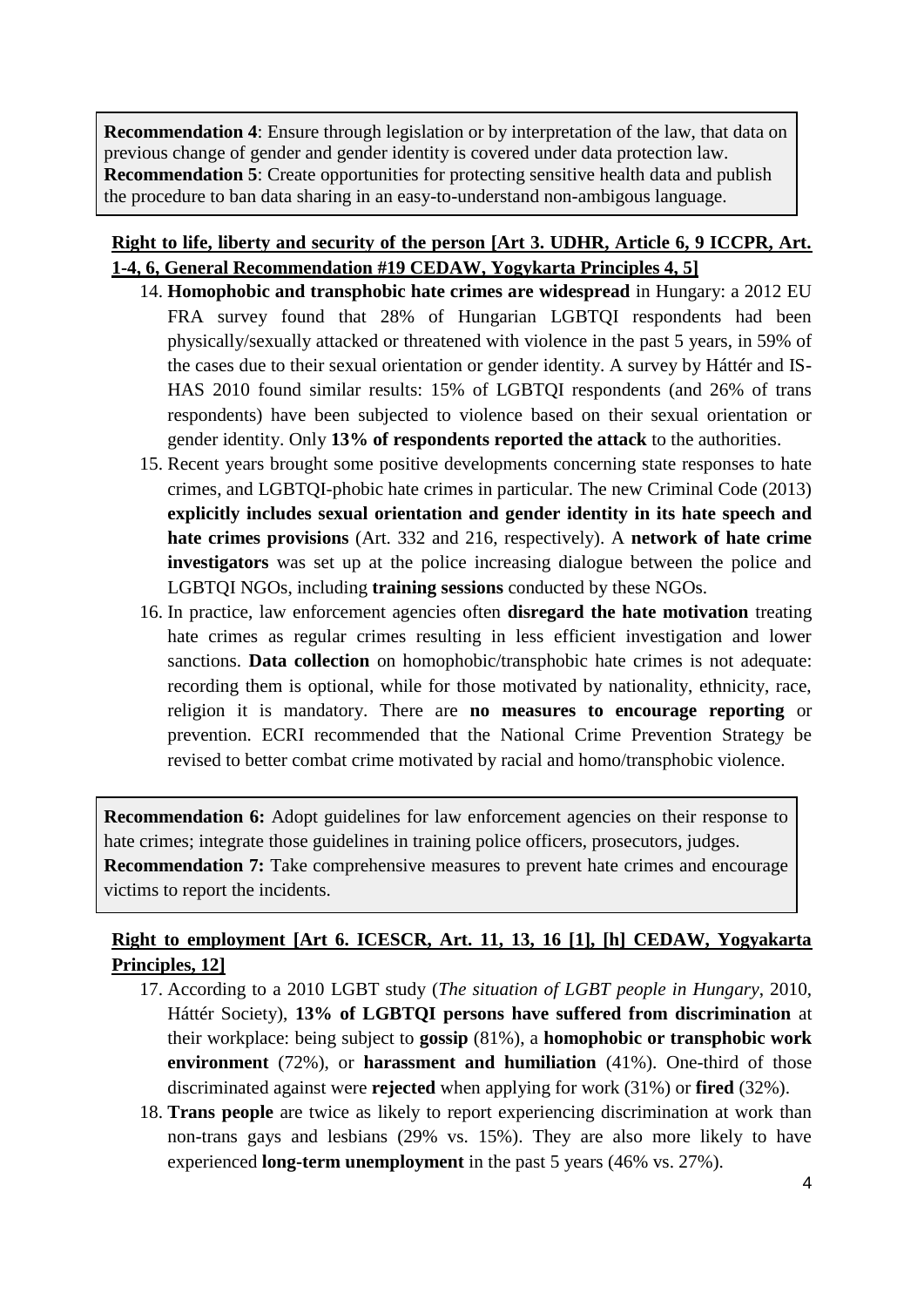- 19. Act CXXV of 20031 on Equal Treatment and the Promotion of Equal Opportunities Law on Equal Opportunities and the Labor Code sanction discrimination in employment. However, **reporting discrimination remains alarmingly low**, roughly 15%. It would be essential that more emphasis is placed on **prevention** as well as the dissemination of **good practices** with regards to creating diverse work environments.
- 20. Although employers can put in place so-called **equal opportunity plans**, only the public sector and state bodies are obliged to do so. State support for employers to do this (e.g. funding) is lacking. Accordingly, only 21% among those discriminated said that their employers had a **non-discrimination policy**.

**Recommendation 8**: Extend the requirement to adopt equal opportunity plans to all public and private employers and issue guidelines on their content with specific reference to the needs of LGBTQI employees.

**Recommendation 9:** Develop programs improving the employability of trans persons to prevent long-term unemployment incl. trainings and financial incentives to employ them. **Recommendation 10:** Introduce financial incentives for employers to provide diversity trainings for their employees specifically including LGBTQI issues.

### **Right to freedom of expression, association and peaceful assembly [art.20. UDHR, art.21. ICCPR, art. 10 and 11. ECHR, Yogyakarta Principles 20]**

- 21. In 2011-2012 the Budapest Police **refused to grant a permit** to the Budapest Pride March. Budapest Pride had to challenge this decision at the Municipal Court twice. The Court said the Police was unlawfully restricting the right to assembly and ordered them to permit and secure the March. A separate court case also found the 2012 police decision direct discrimination and harassment based on sexual orientation, and the police was ordered to apologize. In 2011-2014 however, participants of the March were **attacked** by extremist counter-protesters on numerous occasions. Despite ample police force being present, they failed to effectively protect these people, particularly when people were gathering for before the March and after it was concluded. On the other hand police uses barriers and fences to hermetically separate the March from the city. This has resulted in denying people the possibility to join the March after the start. By separating the March entirely from the community, police effectively prevents that the Pride March contributes to increased visibility for LGBTQI people, thus undermining the effective realization of the right to peaceful assembly.
- 22. Members of the extreme right party Jobbik have repeatedly made public statements **threatening LGBTQI people** with banning the March. In July 2014 [Gábor Vona,](http://444.hu/2014/07/05/ha-a-jobbik-lesz-hatalmon-a-bajtarsiassag-napja-lesz-pride-helyett/) head of Jobbik and in July 2013 <u>Ádám Mirkóczi</u>, Jobbik Spokesperson said the March [will be banned](http://444.hu/2014/07/05/ha-a-jobbik-lesz-hatalmon-a-bajtarsiassag-napja-lesz-pride-helyett/) if Jobbik is in power. In April 2012 Mirkóczi [submitted a proposal](http://mandiner.hu/cikk/20120411_bortonnel_buntetne_a_homoszexualitas_nepszerusiteset_a_jobbik) to amend the Basic Law to ban the March and said the "promotion of sexual deviance" should be punished with jailterm. In July 2015 Dóra Dúró, Jobbik MP and Chair of the Parliamentary Committee on Culture [called](http://www.ma.hu/belfold/254818/A_Jobbik_betiltana_tarsadalmilag_karos_a_Pride) the March a "deviant event".
- 23. The government has not condemned any of these statements. On the contrary, FIDESZ representatives and the Budapest mayor have also made similar **negative**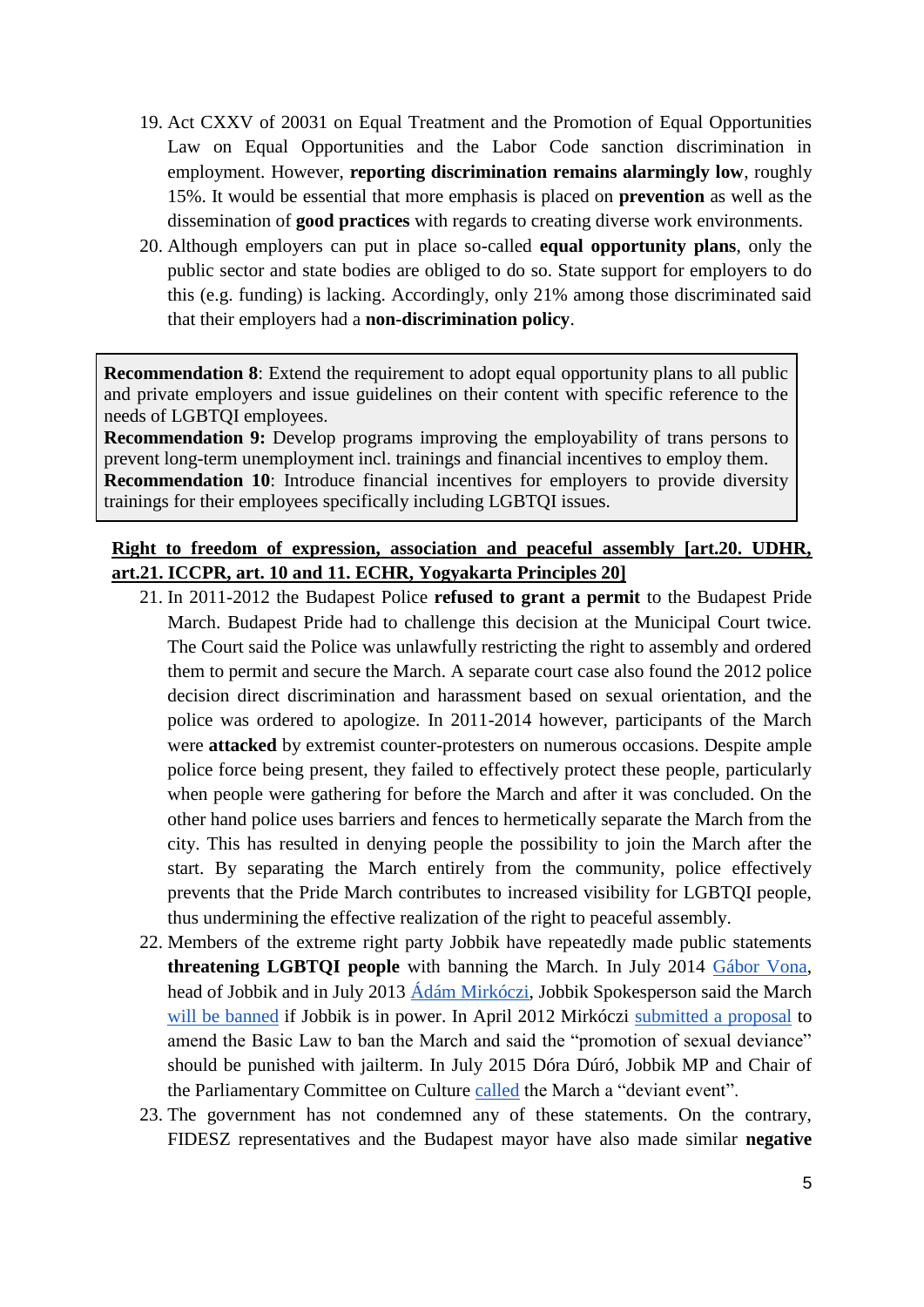**remarks**. In June 2015 Budapest mayor István Tarlós [called](http://index.hu/belfold/2015/06/04/tarlos_a_pride_visszataszito/) the March and LGBTQI people "repulsive". He was also an open opponent of the 2012 EuroGames event, saying it was ["alien to his beliefs"](http://www.politics.hu/20111229/budapest-mayor-opposes-citys-gay-olympics-next-year/) in a letter to Klaus Wowereit, Berlin mayor.

- 24. In 2014 three LGBTQI NGOs, Háttér Society, Labrisz Lesbian Association and Budapest Pride, and other human rights NGOs were subject to a **state-organized [investigation](http://www.ft.com/intl/cms/s/0/274e6f82-0846-11e4-9380-00144feab7de.html#axzz3jjEDJIsi)** by Hungary's Government Control Agency (KEHI). The investigation aimed at examining whether the NGOs lawfully spent funding from the Norwegian Government and followed previous stigmatizing remarks by State officials, including by PM Viktor Orbán, labeling human rights NGOs receiving funding from abroad as "foreign agents". NGOs working with minorities, incl. women and LGBTQI, were overrepresented in the process. The agency had no right under Hungarian law to launch such proceedings and provided no information to the NGOs about its grounds, the NGOs' rights or avenues for appeal, the process and potential consequences.
- 25. NGOs had to submit extensive documentation about their spending on extremely tight (3-8 day) deadlines, making it barely possible for them to do their usual tasks. They were told to provide lists of volunteers and participants at events - both sensitive data that the authority had no legal basis to gather. Other NGOs were raided at their offices or staff's homes. None of the NGOs have received documentation of the process and its findings. To date, they have not been officially informed about the results, but heard about them on the news. The news included stigmatizing statements about them, never been properly backed up by evidence or withdrawn by the authority.
- 26. In July 2014, Council of Europe Commissioner for Human Rights [sent a public l](http://www.coe.int/en/web/commissioner/country-report/hungary/-/asset_publisher/hKTqZqCwoY6P/content/commissioner-expresses-concern-over-ngos-in-hungary?inheritRedirect=false&redirect=http%3A%2F%2Fwww.coe.int%2Fen%2Fweb%2Fcommissioner%2Fcountry-report%2Fhungary%3Fp_p_id%3D101_INSTANCE_hKTqZqCwoY6P%26p_p_lifecycle%3D0%26p_p_state%3Dnormal%26p_p_mode%3Dview%26p_p_col_id%3Dcolumn-1%26p_p_col_count%3D1)etter to the Minister of the PM's Office, urging authorities to refrain from such investigations and **stigmatizing NGOs** and to ensure an enabling environment for them.

**Recommendation 11:** Ensure that LGBTQI people and their representative organizations are not restricted in their right to peaceful assembly and that their safety is secured at demonstrations and public events. Ensure that the right to peaceful assembly is secured by proportional police presence that does not undermine the visibility of LGBTQI people. **Recommendation 12:** Refrain from stigmatizing and negative statements about LGBTQI persons/events and publicly condemn any such remarks made by State and party officials. **Recommendation 13**: Ensure an enabling environment for LGBTQI NGOs in Hungary by avoiding stigmatizing statements and unlawful audits against them.

## **Right to education [Art. 26 UDHR, Art. 13 ICESCR, Art. 10 CEDAW, Yogyakarta Principles, 16]**

27. According to the 2010 LGBT study, **every fifth LGBTQI person has experienced discrimination** in educational institutions, mostly in high school (83%). This included **gossip and lies** (83%), **bullying/harassment** by peers (67%) or **teachers** (29%). Twenty-three percent of those discriminated were **physically abused**.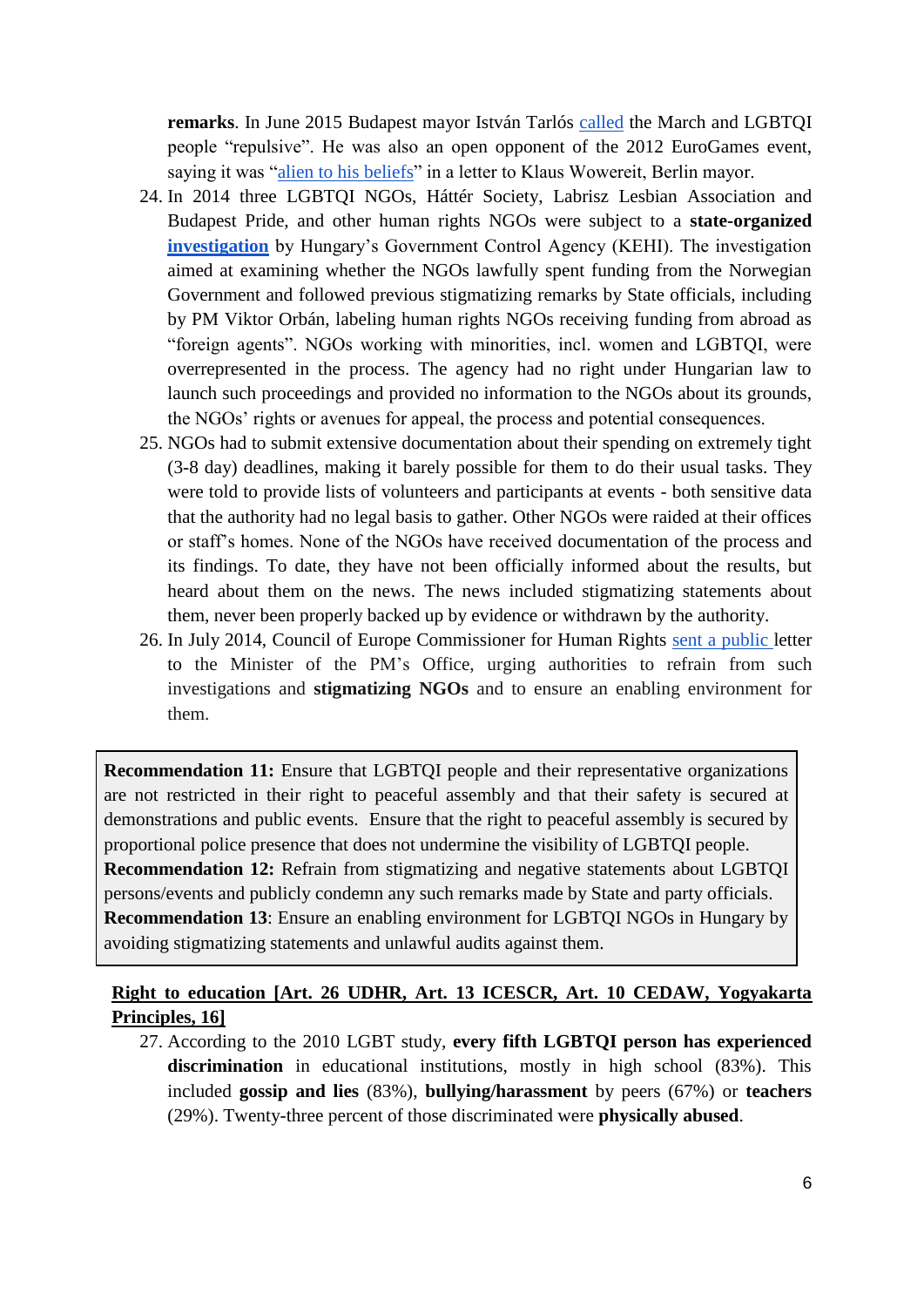- 28. **Trans students** are **routinely harassed** because of their gender expression or their documents not matching up with their physical presentation. There is little to **no flexibility** by school administrators when it comes to trans students using their prefered names or bathrooms that match their gender identity.
- 29. There is currently **no obligation for educational institutions to put in place policies against bullying** - particularly worrisome as in 59% of the cases teachers did nothing to combat homophobic/transphobic incidents and in 17% they supported the bullies.
- 30. The **school curriculum** lacks **LGBTQI topics** that could be fostering an inclusive school environment and boosting the self-esteem of LGBTQI students. Two-thirds of respondents said that **LGBTQI topics were completely missing** from school curricula. Only 2% of schools discussed transsexuality in details.
- 31. There has also been a rise in **homophobic and transphobic materials in books** that schools can choose to use. For instance a 2013 Religion textbook stated that homosexuality is a "serious, deadly sin" (Fülöpné Erdő Mária, *Élet a Hitben,* pg. 79). Religious freedom is routinely cited as an excuse for such contents.

**Recommendation 14**: Amend the law on the National Basic Curriculum and the Framework Curricula to include information on sexual orientation/gender identity.

**Recommendation 15**: Ensure that all textbooks and other educational materials authorized for use in public education cover sexual orientation and gender identity in an objective manner, and promote tolerance and respect for LGBTQI persons.

**Recommendation 16**: Issue a model policy of non-discrimination and anti-bullying for educational institutions with reference to sexual orientation/gender identity and expression. **Recommendation 17**: Integrate issues of homophobic and transphobic bullying into antiviolence and safe school programs.

#### **Right to health [Art.25. UDHR, Art.12(1) ICESCR, CESCR's General Comment #14, 20, Art.12, 11[f] General Rec. #19, #24 CEDAW, Yogyakarta Principles, 17, 18]**

- 32. The respondents of the 2010 LGBT survey reported a relatively low occurrence of discrimination in health care settings (7%), which may be due to the fact that **very few people come out to their doctors**. Respondents who said they were out to their doctors were **three times as likely to report being mistreated** (3% vs. 12%).
- 33. The most common forms of discrimination included that **medical staff asked inappropriate questions** (55%), **blamed the respondent for an illness** (34%) or started to pay **more attention to hygiene** (e.g. using gloves) (34%). **Only 6%** of those reported facing discrimination **reported the incident** and only 13% of these cases resulted in the perpetrator being held accountable.
- 34. According to a **trans specific study** (TransCare, 2014, Transvanilla Transgender Association) **26% of the respondents felt discriminated** in **health care facilities or during medical examinations** because of their gender identity or expression and only 6% of those have reported the incidents. In none of the cases has the perpetrator been held accountable.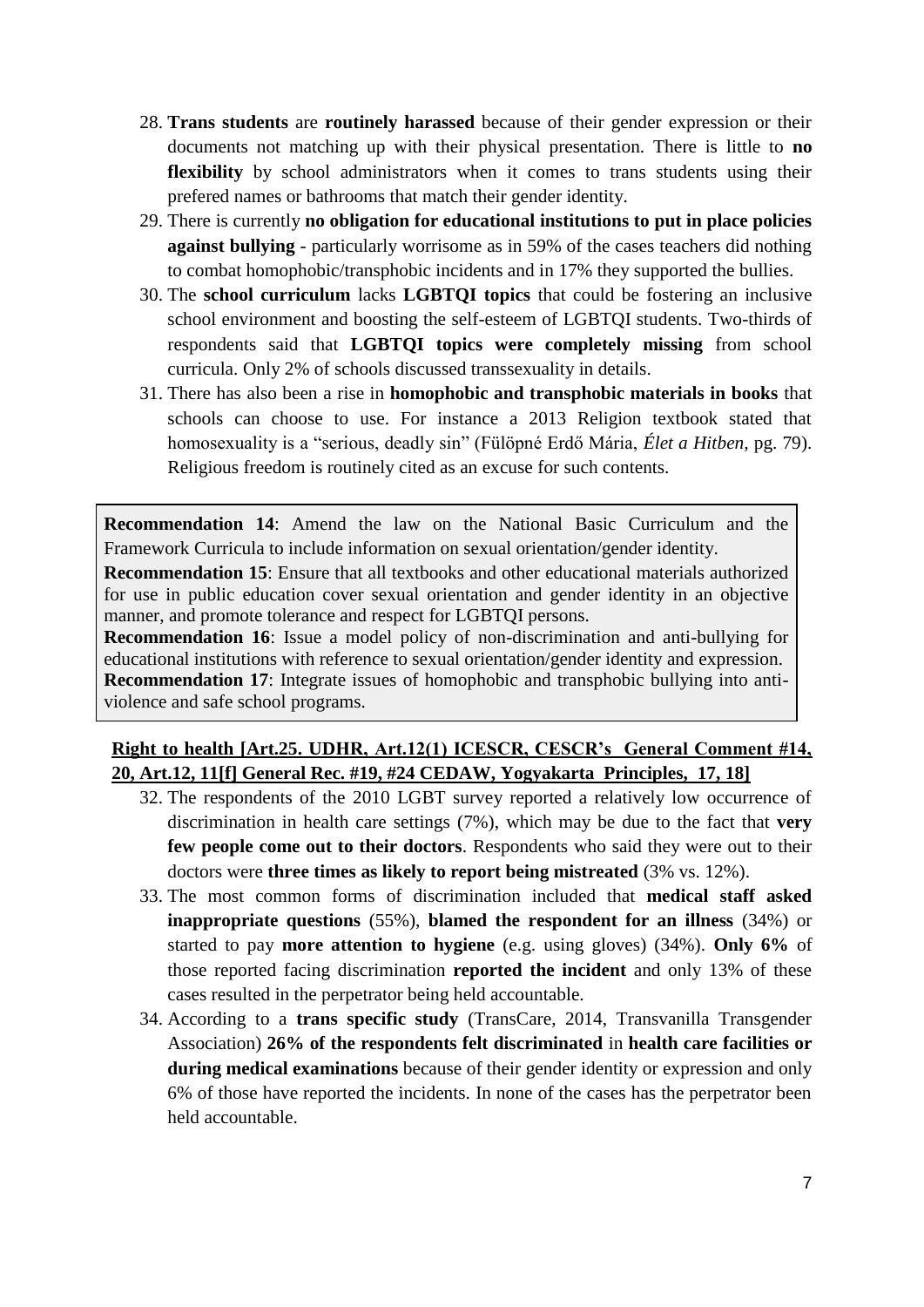- 35. **Diagnosis of transsexualism and change of legal gender is mandatory for trans specific health care** (gender affirmation surgeries and hormon therapy) despite a supportive statement of mental depathologisation made by the Health Professional Colleges Psychiatric and Psychoterapeutic Sections (Egészségügyi Szakmai Kollégium Pszichiátriai és pszichoterápiás Tagozat). There are **no national clinical guidelines for trans specific health care** which results in lack of proper care and lack of experts. Health insurance covers only 10% of the costs of gender affirmative surgeries. The **lack of specialised surgeons** in the public health care system is also a huge obstacle. (ECRI)
- 36. It is legally required to certifiy and register births in 30 days as either male or female. **Medical treatments including surgery on intersex children are very common** but there is no data available on those. There is **no official general medical protocol**  regarding the treatment of intersex children.
- 37. When it came to mental health, 42% of LGBTQI respondents said they had considered suicide (2010 LGBT Survey) and 30% of them reported having attempting suicide. Reported **suicide attempts were twice as high among respondents who said they had experienced homophobic or transphobic discrimination** and three times as high among those who said they had experienced homophobic or transphobic violence. 53% of trans respondents said they had considered suicide (TransCare 2014) and 44% of them reported having attempting suicide.

**Recommendation 18:** Introduce sensitizing training for doctors and other medical staff on discrimination against and the specific health needs and concerns of LGBTQI persons as part of basic and in-service training.

**Recommendation 19:** Create clinical guidelines on treatment for trans persons and ensure that costs of gender affirmation procedures are reimbursed by public health insurance. **Recommendation 20**: Stop unnecessary medical treatment and surgery of intersex people without their consent and improve law and policy to facilitate the legal recognition of intersex individuals on official documents, respecting their right to self determination. **Recommendation 21**: Include LGBTQI persons, and LGBTQI youth in particular, as a specific target group in suicide prevention programs.

#### **Right to family [Art. 17. ICCPR, Yogyakarta Principles, 24]**

- 38. Cohabitation among same-sex couples has been recognized since 1996 and since 2009 same-sex couples can enter into **registered partnership** granting them most rights and duties that come with marriage. Notable exceptions include the right to take the partner's name, access to assisted reproduction technologies, joint and second parent adoption. Differences between marriage and registered partnership are **solely based on the gender of partners**, have no reasonable justification, and thus amount to **discrimination based on sexual orientation**.
- 39. A cardinal law, the Act on the Protection of Families was adopted in December 2012 that contained **several discriminatory provisions against same-sex couples and their children**. First, the law contained a definition of family – to be used consistently throughout the Hungarian legal system – that defined "family" solely with reference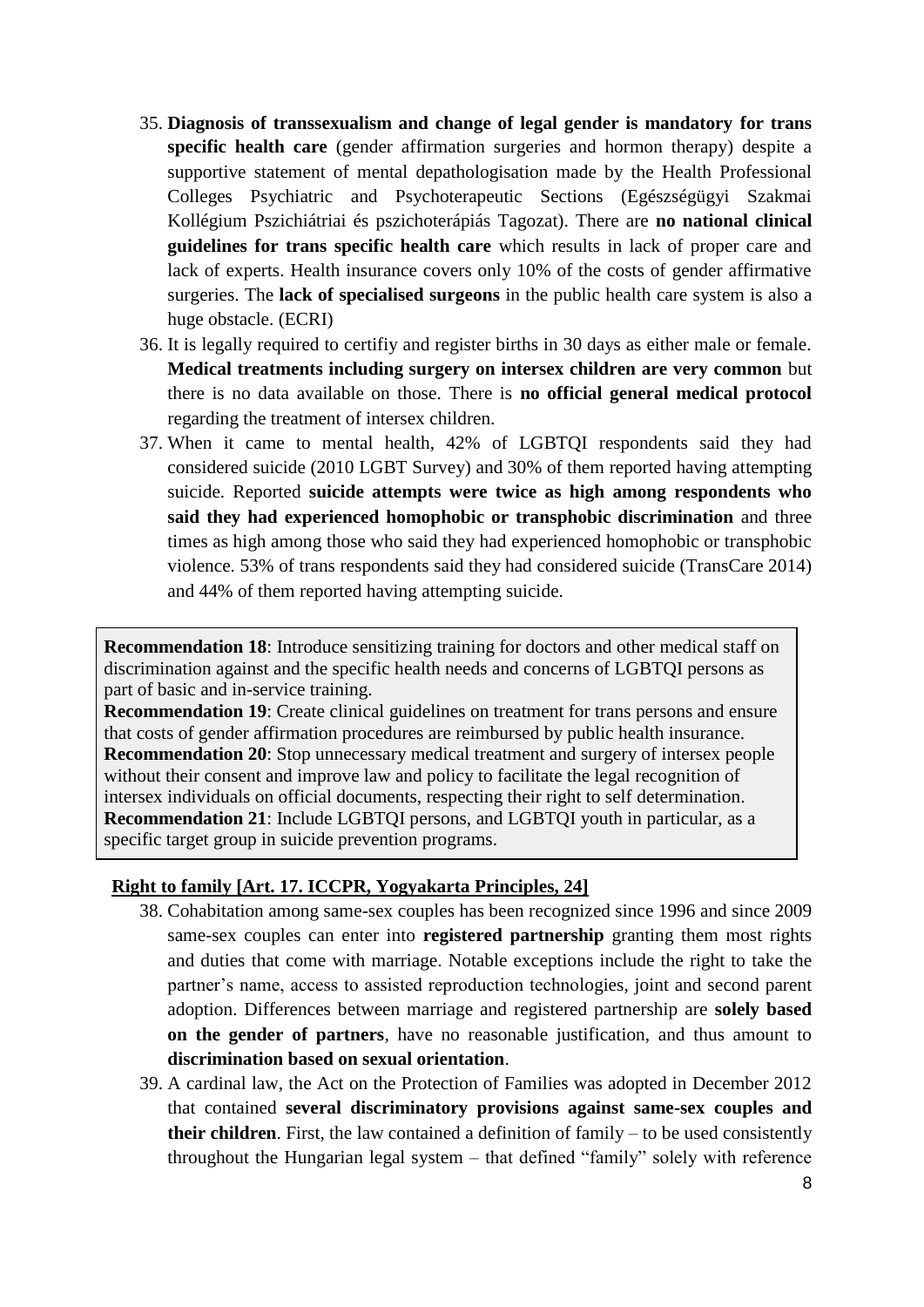to marriage and parent-child relationship (Art. 7), and secondly limiting inheritance rights of non-married couples (Art. 8). The Commissioner for Fundamental Rights claimed both provisions to be discriminatory based on sexual orientation, and turned to the Constitutional Court. In December 2013, the Court found both provisions to be unconstitutional. However, rather than respecting the decision of the Court, the **Parliament adopted an amendment to the Fundamental Law** containing the same definition of family found to be too restrictive, thus avoiding any future judicial review.

- 40. While the adoption of the Family Protection Act did not affect institution of registered partnership introduced in, changes to the Civil Code created a lot of confusion around the institution leading to legal uncertainty. The new Civil Code adopted in 2013 removed **all references to registered partnership** making large segments of the population believe the institution was abolished, or the rights of registered partners restricted. The Commissioner for Fundamental Rights submitted a petition to the Constitutional Court claiming the changes to be discriminatory. The case is pending.
- 41. The new Civil Code adopted in 2013 also **removed the possibility for cohabiting partners to adopt their partner's child** (second parent adoption). This option was introduced in the new Civil Code adopted in 2009, but it never entered into force as the new Government that took office in 2010 revoked the previous legislation, and prepared their own version removing these provisions disregarding the opinion of the Hungarian National Committee for UNICEF submitted during the debate.
- 42. Legislation on **assisted reproduction technologies is openly discriminatory**: while it is possible for married couples, different-sex cohabiting couples and single women to access such services, lesbian couples (weather in registered partnership or cohabiting) are excluded.
- 43. The lack of recognition for same-sex parents creates **legal and practical problems**  for the growing number of children living with same-sex parents: they cannot inherit from their non-biological parent without a will, and if there is a will their inheritance tax is significantly higher; in case the parents' relationship deteriorates they are not entitled to receive child maintenance from their non-biological parents; and the nonbiological parent cannot make even urgent medical decisions on their behalf. De jure discrimination against same-sex parents also **makes discriminatory behaviour socially acceptable**. In 2013 a 13 boy's admission to a school was rejected after the school found out he was raised by a lesbian couple. The Equal Treatment Authority found the decision discriminatory and fined the school. The Hungarian LGBT Alliance suggested to the Ministry of Human Resources to come up with measures to prevent such incidents, but their submission was **left unanswered**. The Committee on the Rights of the Child specifically called on the Government to take steps against discrimination faced by children raised by same-sex parents.
- 44. The person applying for legal gender recognition has to be unmarried, this entails **mandatory divorce** if the person is already married or is in a registered partnership. This was also noted as a problem in the report of the European Commission against Racism and Intolerance (p33-34).